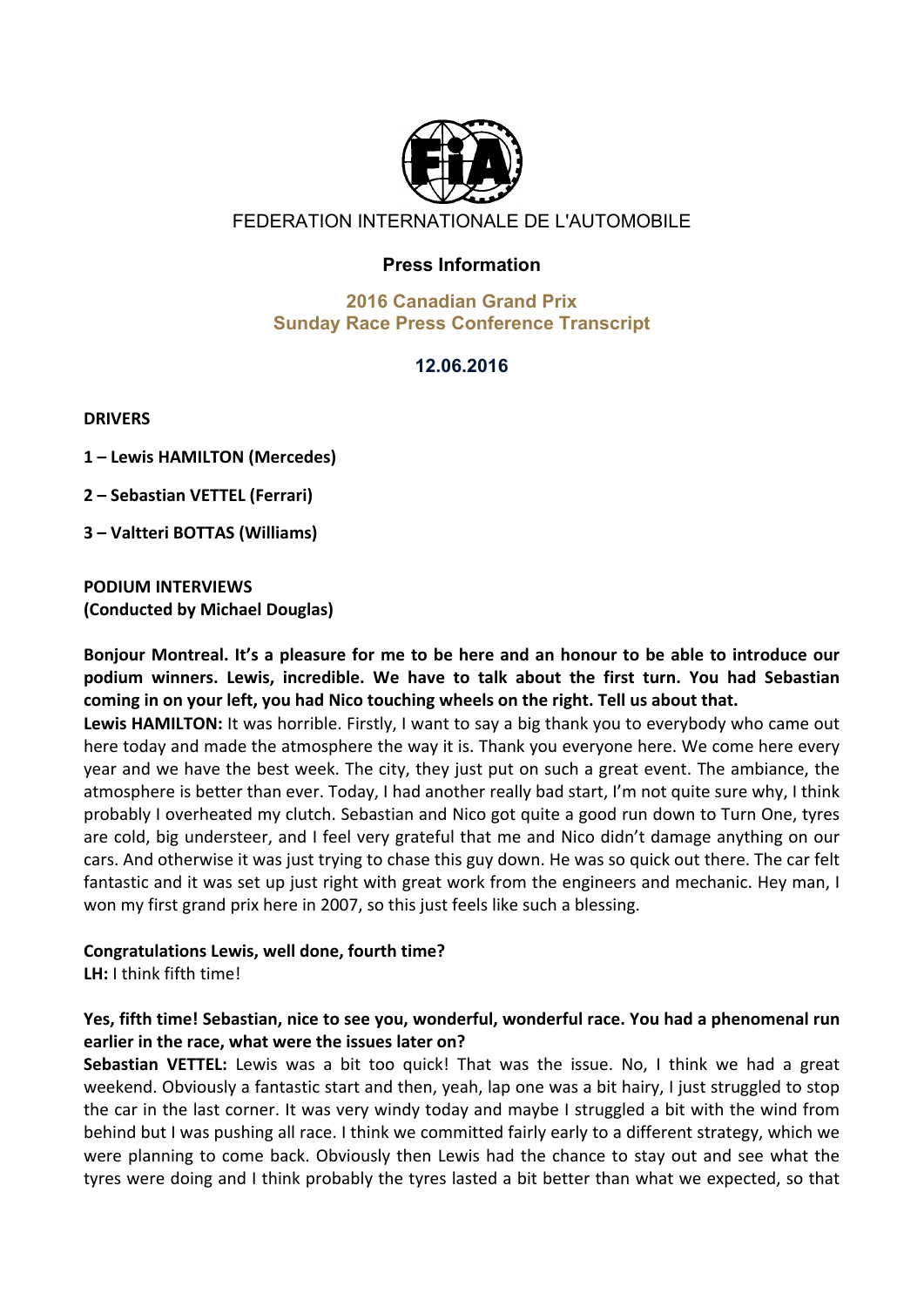made it quite tricky to refresh the tyres and close the gap but overall a great weekend for us. We struggled a little bit in the last couple of races and the beginning of the season and now to see that the car has performance and to unleash it, it was a really fun race, I really enjoyed it. I can only add on what Lewis said: thanks to the crowd, it's great to come here. Friday, free practice, to have you guys here at the hairpin, all around the track, waving at us is making our job just much more pleasant, so this is a place we'll have to come to forever I guess, so thank you very much.

#### Fantastic, a really, really wonderful run, congratulations. Mr Bottas, really nice to see you up here on the podium again. I think it was Mexico last see [the last time]. The season started a little slow but you're coming on strong. How was the race for you today?

**Valtteri BOTTAS:** Well, I'm really pleased with today. As a team, it was really a strong one for us, really good strategy, really good pit stop; the time was perfect, the car felt really good today. I felt I was pretty on it today. So it's great to be here. I really want to thank Williams, thank you guys; everybody made an amazing job. Thank you Montreal, you've been really good to me.

## Congratulations. Lewis, that's two wins in a row, so how does the rest of the year look to you, **what do you think?**

LH: We're going to just take it one race at a time. There's still work to do. We're going to continue to improve this car. There's a lot of race so we're really just trying to stay... we need to try to keep on a roll if possible. There's a long, long way to go. These guys are getting faster and faster at Ferrari and Red Bull, so collectively as a team we're just going to keep our heads down and keep pushing. Honestly I'm just overwhelmed with today. I remember, what was it, ten years, nine years ago here, and it feels just as great [as it did] back then.

#### **PRESS CONFERENCE**

## Lewis, 45<sup>th</sup> career victory and your fifth in Canada, as you were quick to point out on the podium. You obviously lost the start to Sebastian, but you go this win I guess, in a way again, because for the second race in a row you were able to do a very, very long final stint on the tyres. How much of that was data about what the tyres would do and how much was pure feel?

LH: Well, firstly, if I may, I want to... I never really dedicate wins to anyone but someone who really inspired me so much throughout my life, Muhammad Ali, and obviously he passed just recently, so I'd love to be able to dedicate this to him and his family. The last 15 laps, for some reason all I could think of was him and Rumble in the Jungle, it was really, really weird. I was driving and I was just thinking of him, and thinking maybe he would be watching the race, I don't know. So, that's to him and his family. Rest in peace.

In terms of the tyres: It was really feel. The team obviously told us what the tyres could do, how far they would go. I wasn't really sure how far the ultrasoft would go. I had already seen graining earlier when I was behind Sebastian. So I was a little bit nervous about it, but it seemed to last, which was great. I could have kept going on the ultrasoft, which was interesting; I had a good pace. Then we swapped. It was a long stint on the information we got before that that tyre could last quite a long time and it was just a beauty. I didn't have to push too much on the tyre at the beginning, just looking after them, but very conscious that this guy behind was pushing. I was really enjoying the race with him, you know, just battling times here and there. He was so quick and it's great to see how quick they are and they are really giving us a run for our money, and I just happened to be on a one stop. But fantastic job by the team. I'm really overwhelmed to think just how difficult this season was before these last two races and I feel incredibly grateful and very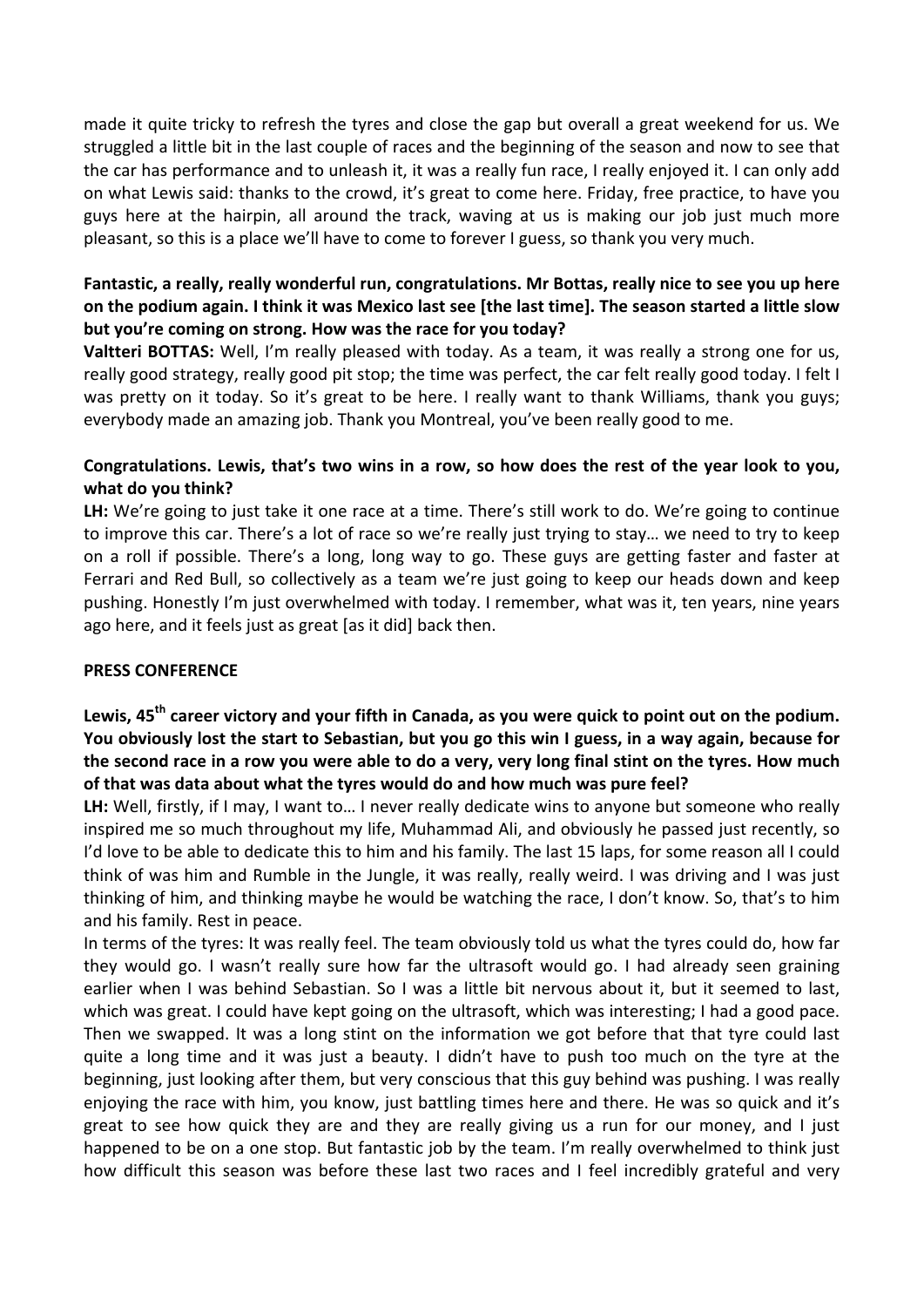blessed to have had these two great weekends. I'm just going to keep working hard, as you can see I'm super-focused. For me I felt that today was one of my best races for a while, maybe not as good as the last one, but still really happy with it. Onwards and upwards hopefully.

## **Very well done. Turning to you Sebastian, got the feeling before the race that Ferrari might be** able to win this, had that amazing start, and then obviously you committed to that two-stopper with the pit stop on lap 17 under the VSC. Was that because the team thought you wouldn't be able to do what Lewis did and do that one-stopper and in the final part of the race did you think that a 13-lap tyre offset to Lewis would be enough to challenge?

**SV:** Yeah, I think that was the plan, so obviously we committed fairly early. We were in the lead. As the second car in the row, which was Lewis in that case, obviously you have the chance to choose  $$ if the car in front pits you might pit, if the car front stays out you might pit. We committed fairly early to that strategy and I think I was probably the right thing to do in terms of getting to the chequered flag the quickest way. But obviously we lost track position and we didn't expect that the soft tyre that Lewis put on... first of all the ultrasoft and then the soft would last as long. Myself, I was also surprised to see how long the supersoft lasted and then the soft tyre lasted until the end. As Lewis said, we could have kept going. The degradation wasn't maybe as high as we expected. That's maybe where we lost the race. But I want to make one thing clear: I'm not a big fan of blaming anyone or anything. I think it was a great weekend for Ferrari. We've had a difficult start to the season because we were never really able to show the true performance of the car and this was maybe the first clean weekend if you look at Saturday and Sunday. And actually I enjoyed the race a lot. Didn't get the result I was hoping for, especially after the start, but I was enjoying it a lot. The last 30 laps I was just flat out – maybe pushing a little bit too hard at times. It just felt great. That's what racing should be about. The tyres were fairly consistent. I really enjoyed chasing him down but a couple of laps to go I realised that he was just a bit too quick or the tyres didn't drop enough.

## **Q:** Valterri,, podium here for the second year in a row in Montreal. Same strategy as Lewis that got you ahead of the two-stopping Red Bulls and Kimi Raikkonen; tell us about your drive today and also those strategy calls?

**VB:** Thank-you, yes. It feels really good to be here again. Montreal has been pretty to me and pretty good to us as a team. For sure it was always going to be one of the good tracks for our car but really pleased with what we have done. Of course, today didn't come easily. I really needed to thank the team for the decisions they made to commit to the one stop and also the stop lap, it was perfect. This stop was again, massively quick as we've seen all season so really thankful for Williams, for today and for the whole weekend. We need more of these kind of results. We just need to keep trying but just very happy at the moment.

#### **QUESTIONS FROM THE FLOOR**

#### **Q:** (Peter Windsor – F1 Racing) Lewis, what happened at the start, more of the same?

LH: Yeah, the start was... I don't understand it. This time I really don't understand because practices have been good, the formation lap was amazing, dropped the clutch and the thing pulled away perfectly. Yeah, I stopped, did the normal procedure, let the clutch out and it just didn't go anywhere. I'm really lost as to know what... Obviously I had really good pace today and that really got in the way. Had it been a longer straight, I would have been a sitting duck. I don't really know what to say about it. And into turn one, these tyres, these ultrasofts, he(Sebastian) was lightning on the first lap but me, I had no grip. I got to turn one and I had this understeer and I thought that it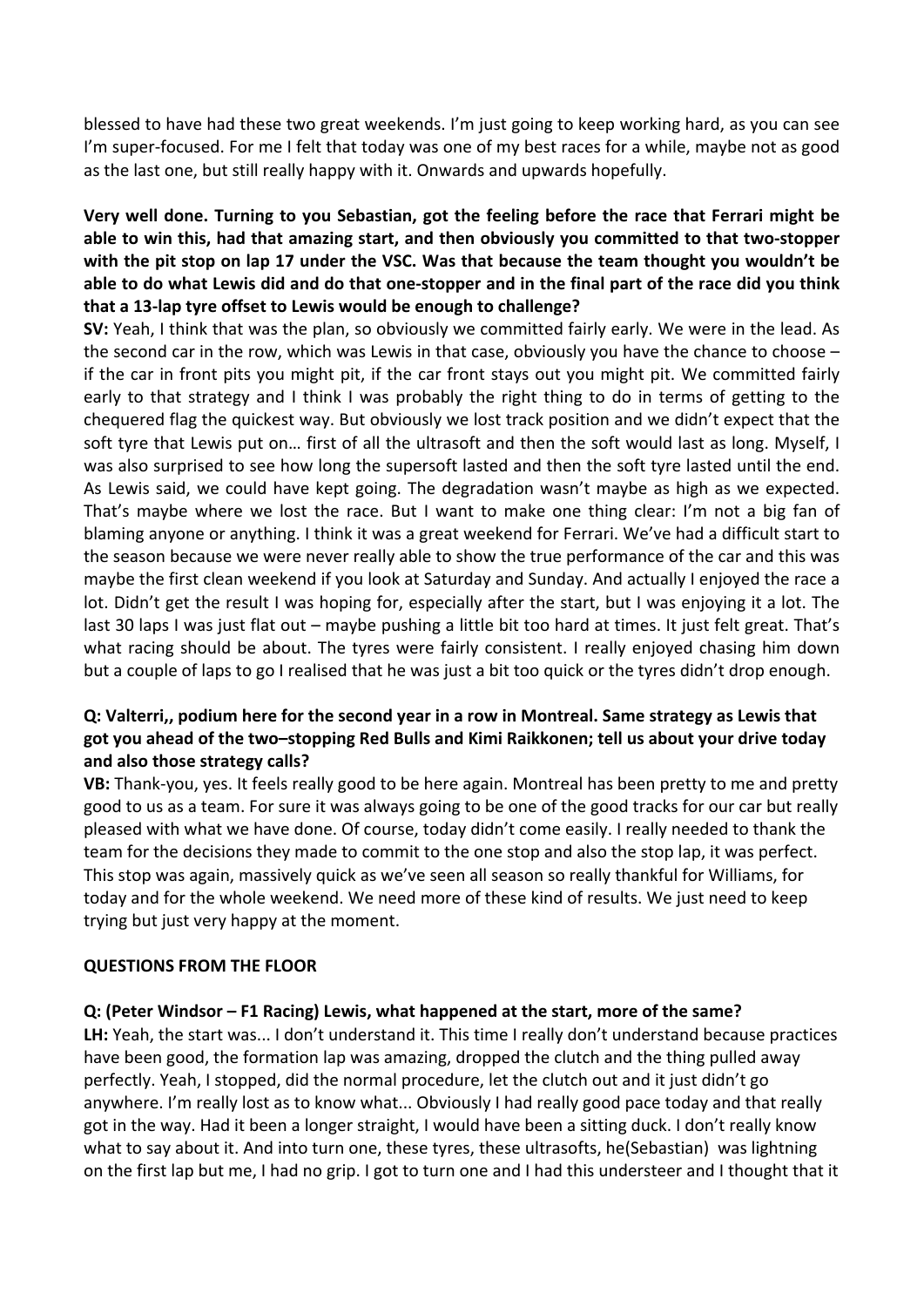was going to continue for the rest of the lap. I think the guys behind me were also tiptoeing but very close, obviously, between me and Nico which wasn't intentional. But fortunately none of our cars were damaged.

## **Q: (Peter Windsor – F1 Racing) And second question is – as Sebastian has said, the cars are pretty**  good as you've said as well, you had a good view of them in the early laps. What's the power like on the straight, how quick were they on the straight compared with you now?

**SV:** Quite quick. I think we're quite quick.

LH: These guys were pretty quick on the straight. I didn't get quite close enough to really gauge just how quick they are but I think it looked pretty close, I have to say. I was so excited with wheel-towheel racing but then he pitted after the VSC and I'm like shoot, I was a bit annoyed. Still it was a good battle at the time.

## **Q: (Dan Knutson – Speedsport Magazine) Valterri, as you say, a good track for you and the team.** However does it give you confidence that you can now start to challenge Red Bull or was it just **track and strategy specific today?**

VB: It definitely keeps confidence for us that we can do good things. For sure, it is one of the good ones, as a track for us but I think as a team we did such a good job with the strategy but the car was also good today at the beginning and end of the race when everyone was on the same tyres, I did feel that I could put pressure on Kimi in front and even the Red Bulls, so that was a good feeling and even though some of them were on two stop and we were still on one stop and we put pressure, so that was good. I think the next few races should be good. Lot of confidence now and this really makes a lot of good for the team, a result like this, a motivation boost for the next ones.

#### **Q:** (Ralf Bach – AutoBild Motorsport) Seb, my impression is that we already saw the race from today in Melbourne, didn't we?

**SV:** I don't think that's true. I think Australia, you can argue with hindsight, we would do a different strategy. If it's that straightforward and easy to know what it's like, then everyone is doing the right thing. As it turned out, we committed fairly early, maybe we were also hoping that the virtual safety car gives us a bit of an advantage and makes the two stop favourable but I will always defend our strategies, what we committed to as a team. I think there were other people as well, favouring the two stop. With hindsight maybe they would do a different job but as I said, that's a decision we take as a team. Kept in hindsight it's always easy. Put yourselves in the shoes of those on the pit wall, to make that call is quite tricky and you have to be really quick. Strategy-wise I think we have a very very strong team. I wouldn't favour anywhere near to criticise them because the guys are really on the money and very strong, reacting very well and if here and there we maybe don't do the optimum, that's part of the job but overall I think we end up doing better choices than other people. 

## **Q:** (Michael Schmidt – Auto Motor und Sport) Lewis, was the tyre management here more difficult than in Monte Carlo because at a certain stage we saw one big, black stripe on one of **your front tyres. Was that graining?**

LH: Honestly, as Sebastian said, the tyres were really good today, I have to say. I guess with the cooler temperatures graining wasn't really an issue. I think if it was hot like it was in P2, I think, maybe a one-stop wouldn't have been possible but yeah, there was a small bit of... on the Ultrasoft there was a little bit more graining but on the soft there was hardly any graining at all. It was like a small band on the front left tyre but otherwise they stayed very, very consistent. Being so cool I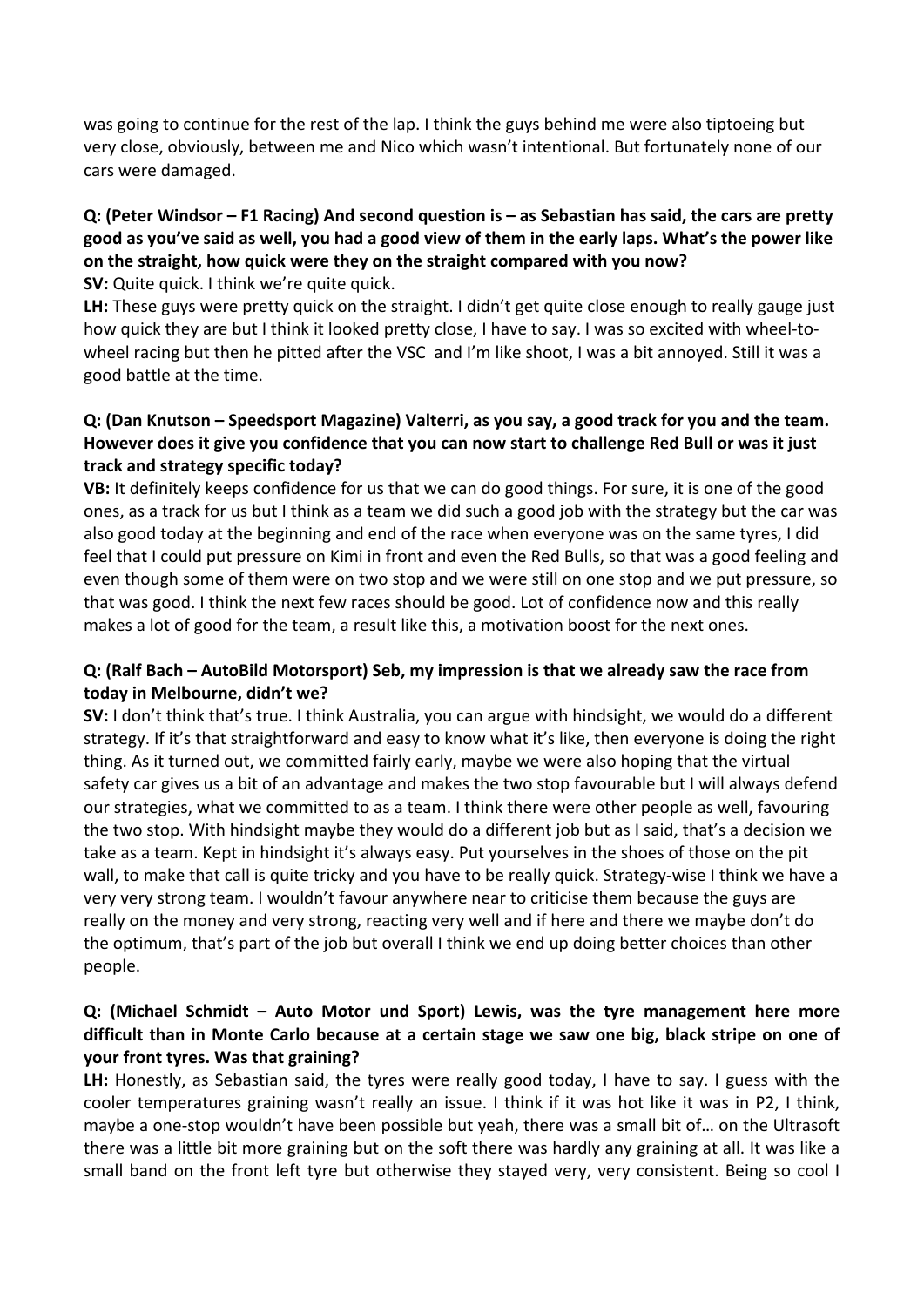think you just had to try to keep the temperature in them more than anything. I was really actually, for once, happy with the performance of the tyre, to be honest. They did a good job.

#### **Q: (Jimmy Gordon – AP) Lewis, we heard you talk about Ali. Can you tell us what it was about his life or his career that made such an impact on you?**

LH: I think it's the same for everyone really. I think he was just a unique, iconic individual who had a character unlike anyone else's and everyone aspired to be like him. I wish I could have spoken with the charisma that he would have, or the comedic side that he would have, that confidence that he could carry into a fight and outwit and outsmart his opponents. And then for the things that he stood for. Even more importantly politically, I think believing in who you are and not letting anyone dictate who you have to be. I think as a kid, when I saw that, I think I was like: 'this is the guy I want to be like'. In terms of an athlete I hope one day I can be like him. Coming from a family of similar background in a sense of ethnicity, it was someone to look up to. Obviously in Formula One there was no one of the same colour as us as a family, so it was another athlete for me to look up.

## **Q: (Luigi Perna – La Gazzetta dello Sport) A question for Seb. Seb, during this weekend we've seen** one of the closest gaps between Ferrari and Mercedes. Are you confident you feel you can be **even closer to a win in the next race?**

**SV:** First of all, I hope that you write exactly that tomorrow: that we were closer than ever. So, I think sometimes it's a bit surreal. We are an Italian team. I think Ferrari stands for great passion and a lot of values in Italy and sometimes it seems like the Italian press is our biggest opponent. So, maybe you can write something nice, which would be a nice message for all the people in Maranello that are really working their arse off day in, day out to make a strong Ferrari car. I've never had a doubt. I know this car is a big step up and I think we had a mixed-up start to the season which was difficult because we were never really in the position to show what the car can deliver. Especially because Saturdays here and there weren't great. So, I think this weekend was just normal. We had a great Saturday and great pace today. Just look at the opening laps of the race. I was pulling away, pulling a gap to... maybe not so much to Lewis but to all the cars behind. So, it felt great and the car felt great all weekend. So, really happy and happy with the progress the team is making. Again, I ask you to be a bit patient, a bit more patient. The team is on a great path, things are improving and I think we're seeing results quicker than anyone else so far in the history of F1. So, I think we're on the right track, it's a great team and I'm enjoying it a lot.

## **Q: (Bill Beacon – The Canadian Press) For Sebastian. Can you go over for us what you did off the**  start? Where you planning that ahead of time? And what exactly did you do to slip by everybody **and get first place?**

**SV:** I know it sounds silly saying it now but I sort-of had the gut feel that I will have a good start. Obviously it depends on what the other people are doing but I had the feel that, when the lights went on... [to Lewis] I didn't know what you were doing but I knew there would be a good start. I had a good feeling the formation lap and I think I reacted well, as well – without giving myself too much credit. I just... I don't know... I felt it would be a good start. It was, so I was very happy with that and just went for it. Had a big lead in the first lap which, nearly all of it I gave away in the last corner and then it was obviously it was a bit more tricky to keep Lewis out of the DRS until a couple of laps in – until just before the Virtual Safety Car actually. I was a bit distracted, we chatted about it, I have to mention it, I don't know why but I have to, there were two seagulls. I think it was a couple that wanted to commit suicide. They were at the apex of Turn One. Lewis obviously didn't care, so he made up quite a bit of time, about half a second, but I didn't do that couple that favour